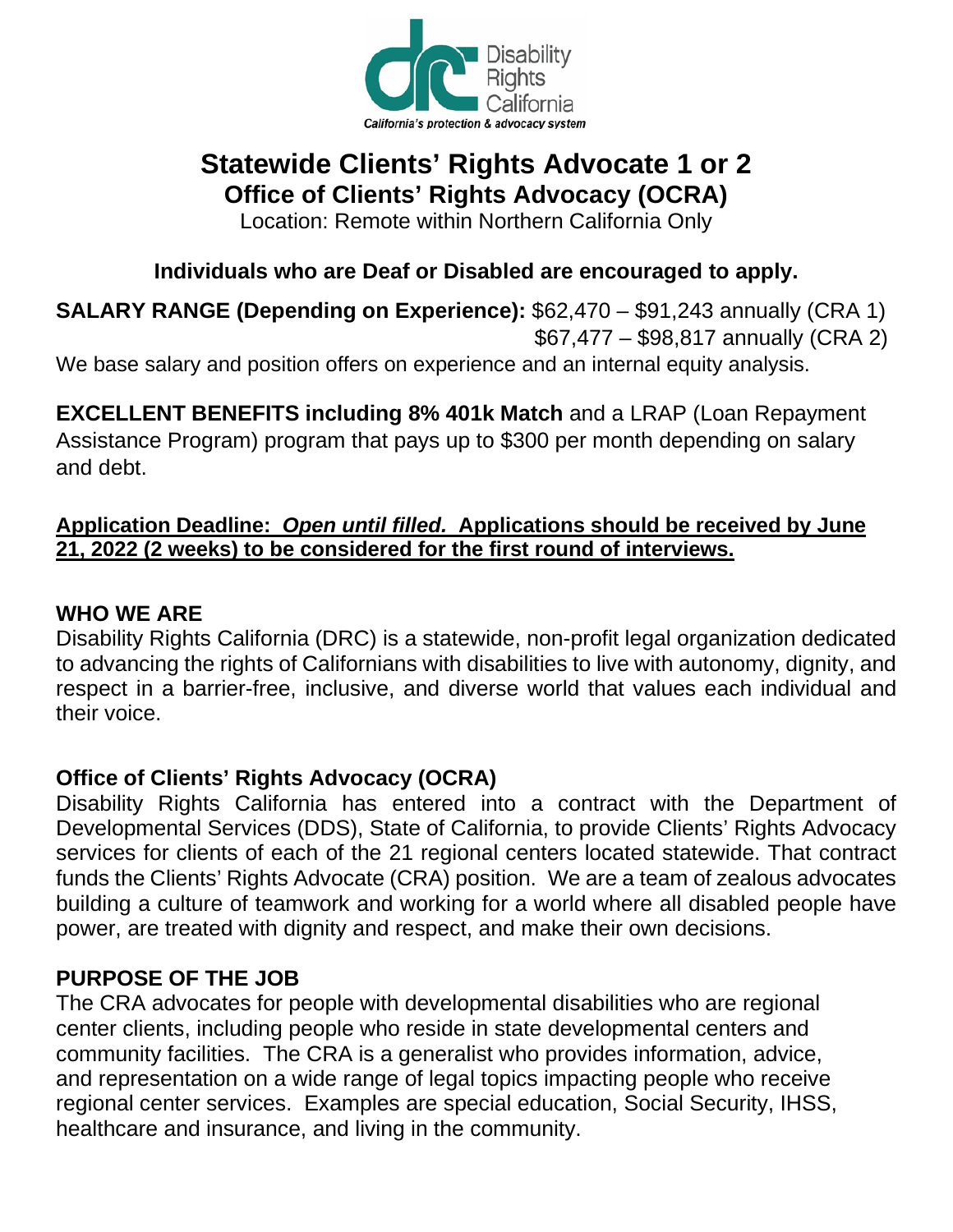The CRA works under the direct supervision of a supervising attorney and in collaboration with other OCRA advocates and attorneys in their advocacy and outreach efforts.

The Statewide CRA works with clients of multiple regional centers and with colleagues across the state. The successful candidate will be flexible, adaptable to existing processes, enjoy interacting and working with a wide range of people, and have strong organizational skills.

This position is remote, with the successful candidate physically located in Northern California and available to travel occasionally to meet clients, attend hearings, meetings, and trainings, and conduct outreach activities in the community.

### **MINIMUM QUALIFICATIONS EDUCATION AND EXPERIENCE**

- Juris Doctor degree.
- Two or more years of experience:
	- o Advocating for the rights of people with developmental disabilities; or
	- o In a paid or volunteer position relating to regional center services, special education, or Social Security; or
	- o Working with vulnerable people or communities.
- Ability to conduct research and analysis of pertinent legal authority.
- Written and verbal communication skills sufficient to communicate complex legal questions and issues to the general public.
- Experience working with or sensitivity to people with disabilities.
- Experience working with or sensitivity to people from ethnic or language distinct communities.

# **PREFERRED QUALIFICATIONS**

- Three or more years advocating for the rights of people with developmental disabilities.
- Knowledge of statewide resources available to people with developmental disabilities.
- Experience reviewing medical or educational records.
- Able to communicate fluently and write effectively in Spanish or an Asian language.
- Alternate dispute resolution training and practice.
- One or more years supervising colleagues in a work or volunteer setting.
- Contacts with disability organizations and/or within disability communities.
- Experience with or extensive contacts in ethnic or language distinct communities.
- Experience providing training to a diverse range of people.